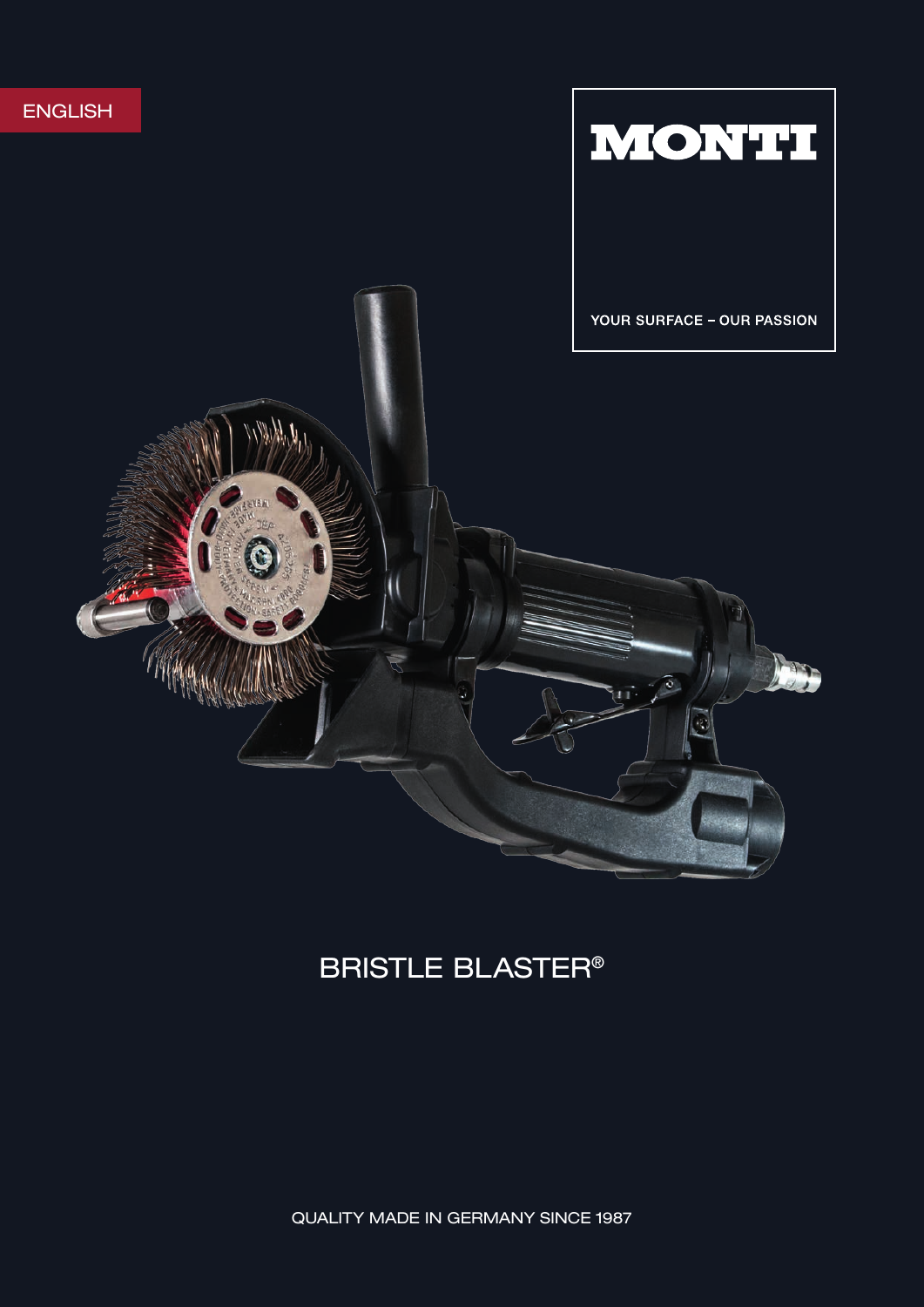## THE KEY FEATURES OF BRISTLE BLASTING

#### What Is the Bristle Blasting Process?

Bristle Blasting is a new process that uses a specially designed rotary bristle tool for achieving both corrosion removal and an anchor profile.

#### How Does the Tool Perform Blasting Operations?

The bristle tips are designed to strike the corroded surface with kinetic energy that is equivalent to standard processes that use grit blast media. Immediately after the bristle tips strike the surface, they retract ("rebound") from the surface, which results in both corrosion removal and micro-indentation that exposes fresh surface.

Consequently, surfaces that have been treated by Bristle Blasting have a texture and visual cleanliness that mimics those obtained by traditional grit blasting processes.

The bristles are obstructed (creating a tension), accelerated (released from the accelerator bar), impact the surface and retract from the surface.









Sequences from the high-speed-video, recorded with a frame rate of 30,000 frames/sec Hub speed: 2,500 rpm Impact duration: 0.0003 sec

#### Advantages

- visual cleanliness as achieved by grit blasting (near-white metal or SSPC-SP 10 or Sa 2½)
- $\bullet$  roughness capability from 40-120  $\mu$ m R<sub>z</sub> (1.6-4.7 mils)
- hand held power tool, easy to operate and to transport (weight from 1.1 kg / 2.4 lbs)
- no complex equipment, machinery or work preparation required – only compressed air or electric power supply
- ATEX approval for use in Zone 1 (Ex II 2G c IIA T4 X) for Bristle Blaster® Pneumatic
- grit-free process no additional waste production
- no need for containment, no reprocessing or disposal of used grit media
- ideal for spot repairs and touch-up work

Corroded surface before and after treatment by Bristle Blaster®



#### Scanning electron micrograph of bristle blasted surface

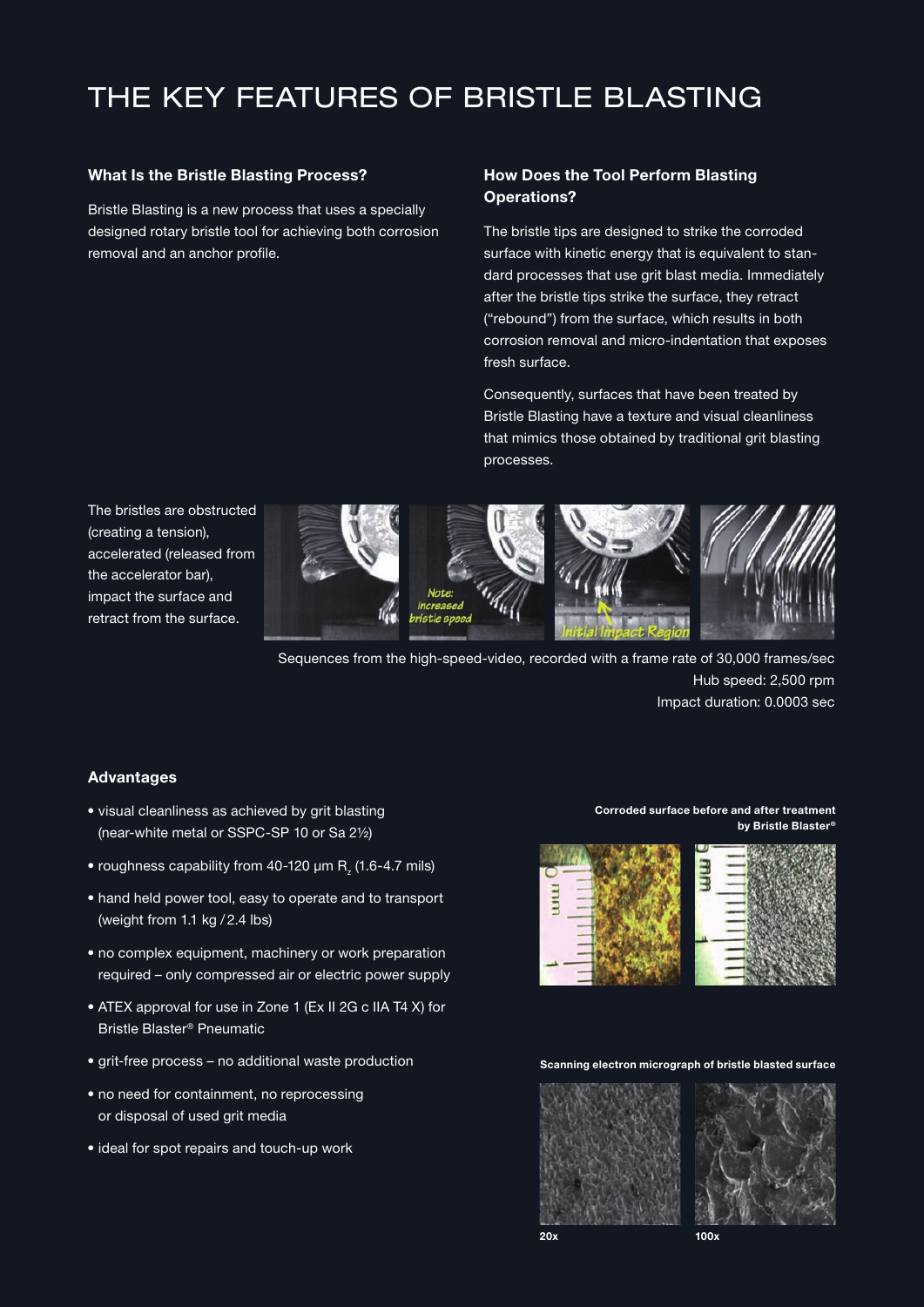

### Bristle Blaster® Pneumatic Bristle Blaster® Electric

| <b>Technical data:</b>             |                                          |
|------------------------------------|------------------------------------------|
| Weight:                            | 1.1 kg $ 2.4$ lbs                        |
| Threaded air inlet:                | Rp 1/4"                                  |
| Required hose diameter (interior): | $9.5$ mm $ 3/8$ "                        |
| Idle speed:                        | 3,500 rpm                                |
| Required flow pressure:            | 6.2 bar   90 psi                         |
| Average air consumption:           | 17.5 cfm $\vert$ 0.5 m <sup>3</sup> /min |
| Vibration:                         | 2 m/sec <sup>2</sup>                     |
| Sound pressure level:              | 83 dB (A)                                |

| <b>Technical data:</b> |                       |
|------------------------|-----------------------|
| Weight:                | 2.2 kg   4.9 lbs      |
| Output:                | 700 W                 |
| Voltage:               | 230 V (±10 %)         |
|                        | 120 V ( $\pm$ 10 %)   |
| Idle speed:            | 3,200 rpm             |
| Vibration:             | $2.8 \text{ m/sec}^2$ |
| Sound pressure level:  | 83 dB (A)             |
|                        |                       |

#### II 2G c IIA T4  $\overline{\text{X}}$  $\langle \xi_{\mathrm{X}} \rangle$

Bristle Blaster® Pneumatic is approved by ATEX for the use in Zone 1 – potentially explosive atmospheres.

## PERFORMANCE OF THE BRISTLE BLASTER® **TECHNOLOGY**

### Corrosion, Mill Scale and Coating Removal **Improved Integritiv of Treated Surface**

Restores surface to near white metal visual standard (or Sa 2½, NACE No. 2 or SSPC-SP 10)

#### Surface Texture / Anchor Profile

Roughness capability from 40-120  $\mu$ m R<sub>z</sub> (1.6-4.7 mils) – depending on treated material. Also on weld seams

#### Eco-friendly

"Green" surface treatment, does not use or produce hazardous materials

Generates compressive residual stress along the treated surface for crack growth resistance, improved fatigue life and improved corrosion resistance

#### Negligible Heat Generation

Surface free of thermal damage/heat marking

#### Simple / Economical

Eliminates the need for complex and costly abrasive blast equipment